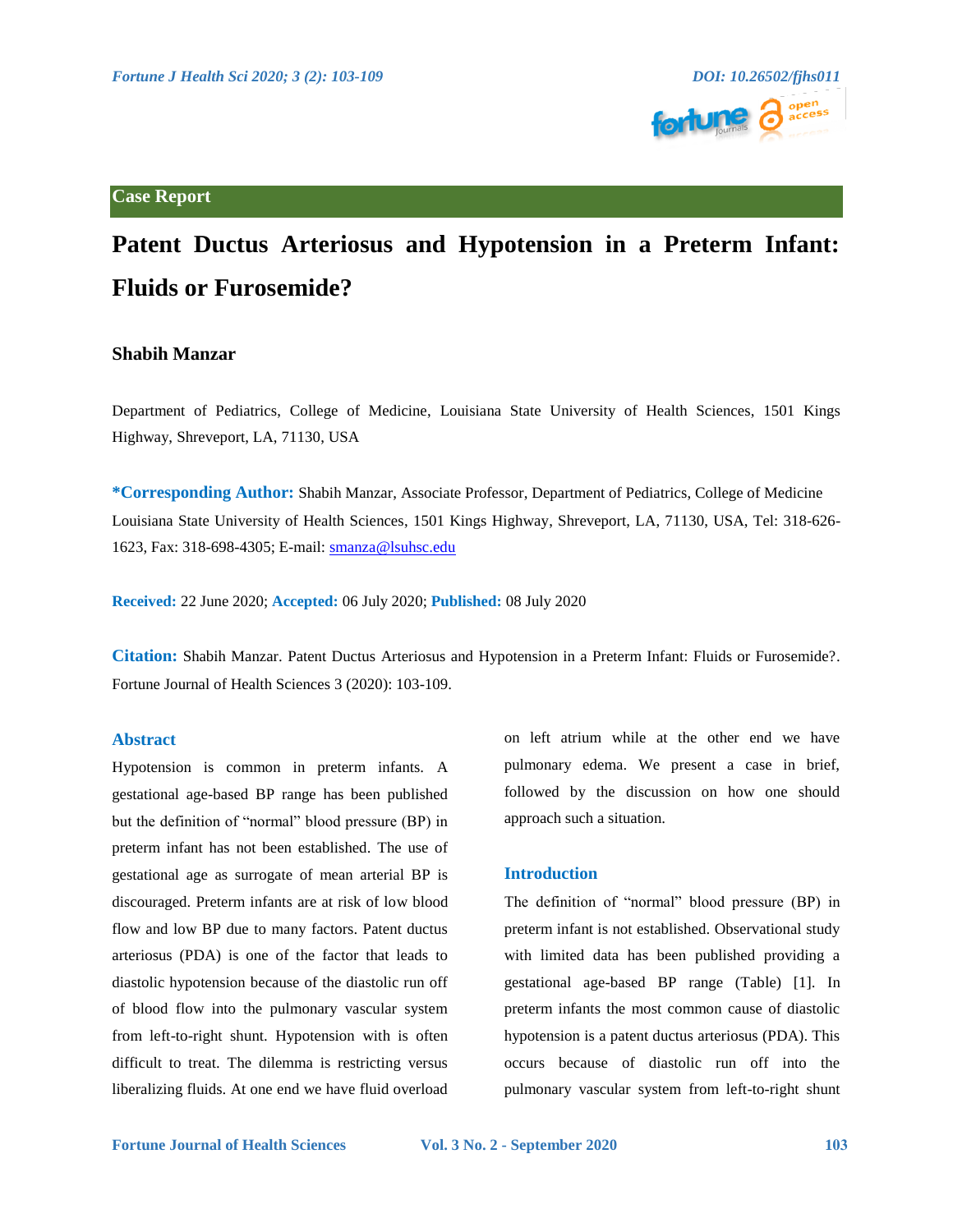### *Fortune J Health Sci 2020; 3 (2): 103-109* DOI: 10.26502/fjhs011

[2]. Due to the shunting and increase flow in the pulmonary vasculature, fluid overload occurs in the lungs leading to edema. Further venous congestion increases the preload on the left atrium. Therefore, decision regarding giving fluids or furosemide is not easy. Many factors play a role in the management of hypotension with PDA. Here we present a case of preterm infant who had hypotension and PDA. The case presentations is followed by literature review on the approach to treatment of hypotension with PDA.

| Gestational Age | Systolic BP (mmHg) | Diastolic BP (mmHg) | Mean BP (mmHg) |
|-----------------|--------------------|---------------------|----------------|
| (Weeks)         |                    |                     |                |
| 24              | 32                 | 15                  | 26             |
| 25              | 34                 | 16                  | 26             |
| 26              | 36                 | 17                  | $27\,$         |
| 27              | 38                 | 17                  | 27             |
| 28              | 40                 | 18                  | 28             |
| 29              | 42                 | 19                  | 28             |
| 30              | 43                 | 20                  | 29             |
| 31              | 45                 | $20\,$              | 30             |
| 32              | 46                 | 21                  | 30             |
| 33              | 47                 | 22                  | 30             |
| 34              | 48                 | 23                  | 31             |
| 35              | 49                 | 24                  | 32             |

### **Table:** Normal blood pressure ranges at different gestational ages

Adapted from: Arch Dis Child Fetal Neonatal Ed.1999; 80: F38-F42 (Reference 1)

## **Case**

This male infant is born at  $26^{5/7}$  weeks of gestation to a 29-year-old G2P0010 mother. The pregnancy was complicated by class B diabetes, omphalocele and two- vessel cord. Antenatal screen were negative for any chromosomal abnormalities (FISH and Microarray negative). Mother received cerclage for short cervix. She presented to the labor unit complaining of leaking fluid. She received antibiotics, steroids, and magnesium sulphate. Next day, on examination, the fetal heel was found to be

protruding from the cervix and mother was taken for C-section due to fetal malpresentation and omphalocele.

At delivery, infant was immediately intubated and omphalocele was covered with the sterile gauze. He was dried, stimulated, & bulb suctioned. Apgar scores were 2 and 5 at one and five minutes, respectively. In NICU he was placed on the oscillator ventilator. On day 4 of life, he developed a loud murmur and was noted to have low blood pressures.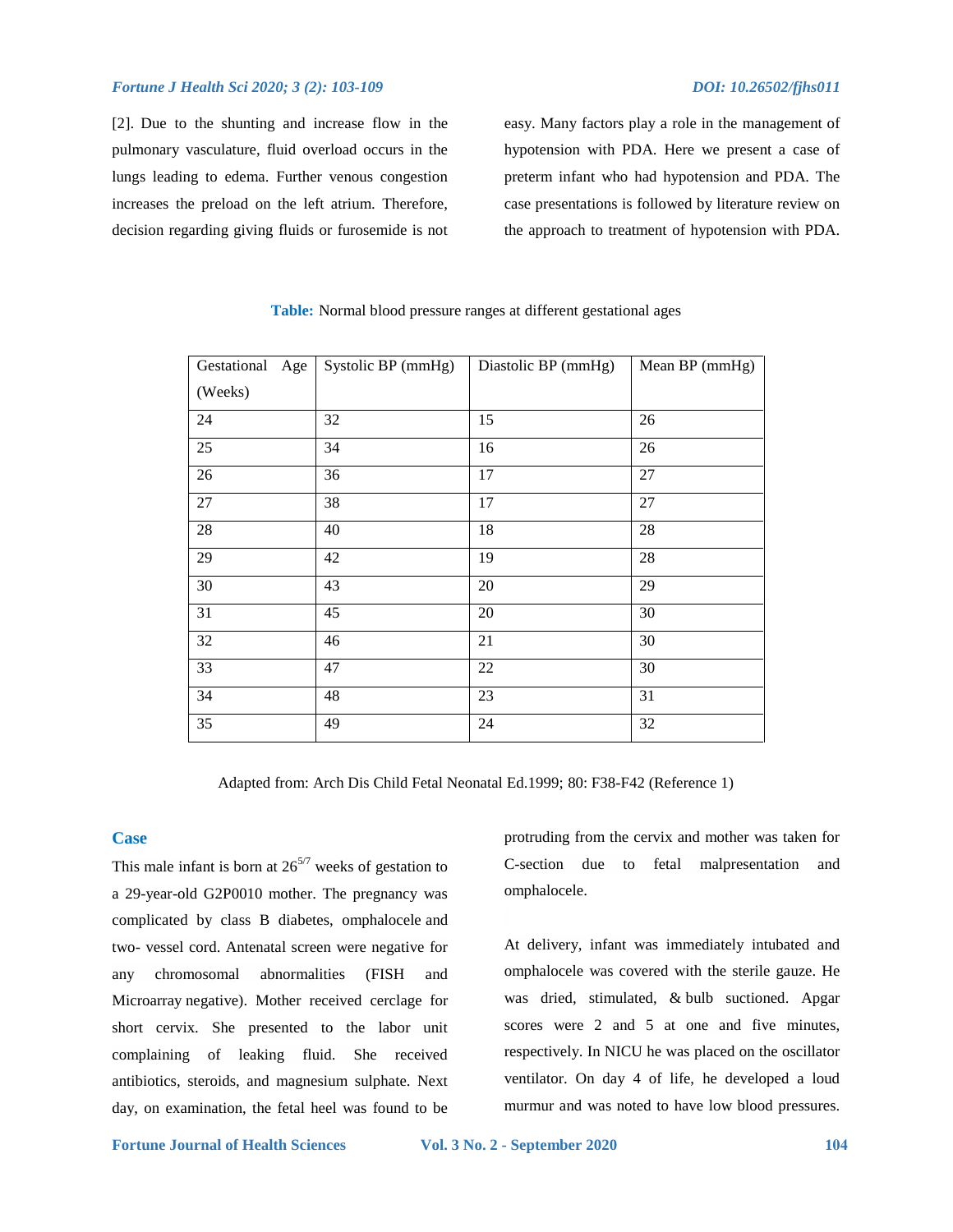Echo showed mildly decreased left ventricular (LV) systolic function with ejection fraction (EF) of 50- 55%, small to moderate patent ductus arteriosus (PDA) with left to right shunt (peak gradient across shunt <10 mmHg) and patent forman ovale (PFO) vs small secundum atrial septal defect (ASD) with left to right shunt. The management of hypotension was started.

### **Discussion**

While treatment of neonatal PDA remains controversial, symptomatic management of concomitant hypotension is a clinical challenge. The question posed in this paper is about using fluid versus furosemide in dealing with hypotension in a preterm infant that happened to have a significant PDA. The usual supportive argument in favor of using furosemide is to treat the pulmonary edema secondary to left to right shunt overflowing the pulmonary vasculature. However, the potential cardiac effect of using furosemide is relaxing the PDA by activating renal prostaglandin E2 [3-5]. Also, by decreasing the preload, the cardiac output is compromised, which could accentuate hypotension further. The argument against fluid bolus is overloading the heart with extra fluid accentuating pulmonary edema. So, the question is how can we balance the treatment of hypotension in preterm infant with PDA?.

The answer lies in the complete clinical assessment of the infant. What is the respiratory status (e.g. requiring persistent mechanical support)?, are there any signs of heart failure?, or large left-to-right ductus shunt with evidence of hemodynamic compromise (echocardiogram findings)?, any signs of ductal steal phenomenon whereby descending aorta blood flow is compromised?, any oliguria or rising serum creatinine concentration? [6].

As noted in figure 1, there were no definite signs of severe pulmonary overload. The chest x-ray showed right upper lobe atelectasis and pulmonary interstitial emphysema without significant haziness. However, Figure 2a demonstrated significant PDA with left to right shunt and Figure 2b showed dilated left atrium suggesting pulmonary overflow. In the same picture (Figure 2c), however, showed a low left ventricular diastolic volume. In summary, with the mix echocardiographic findings, one cannot make a concrete decision on fluid versus furosemide.



**Figure 1:** Chest x-ray showing right upper lobe atelectasis (bold arrow), pulmonary interstitial emphysema (open arrow)

**Fortune Journal of Health Sciences Vol. 3 No. 2 - September 2020 105**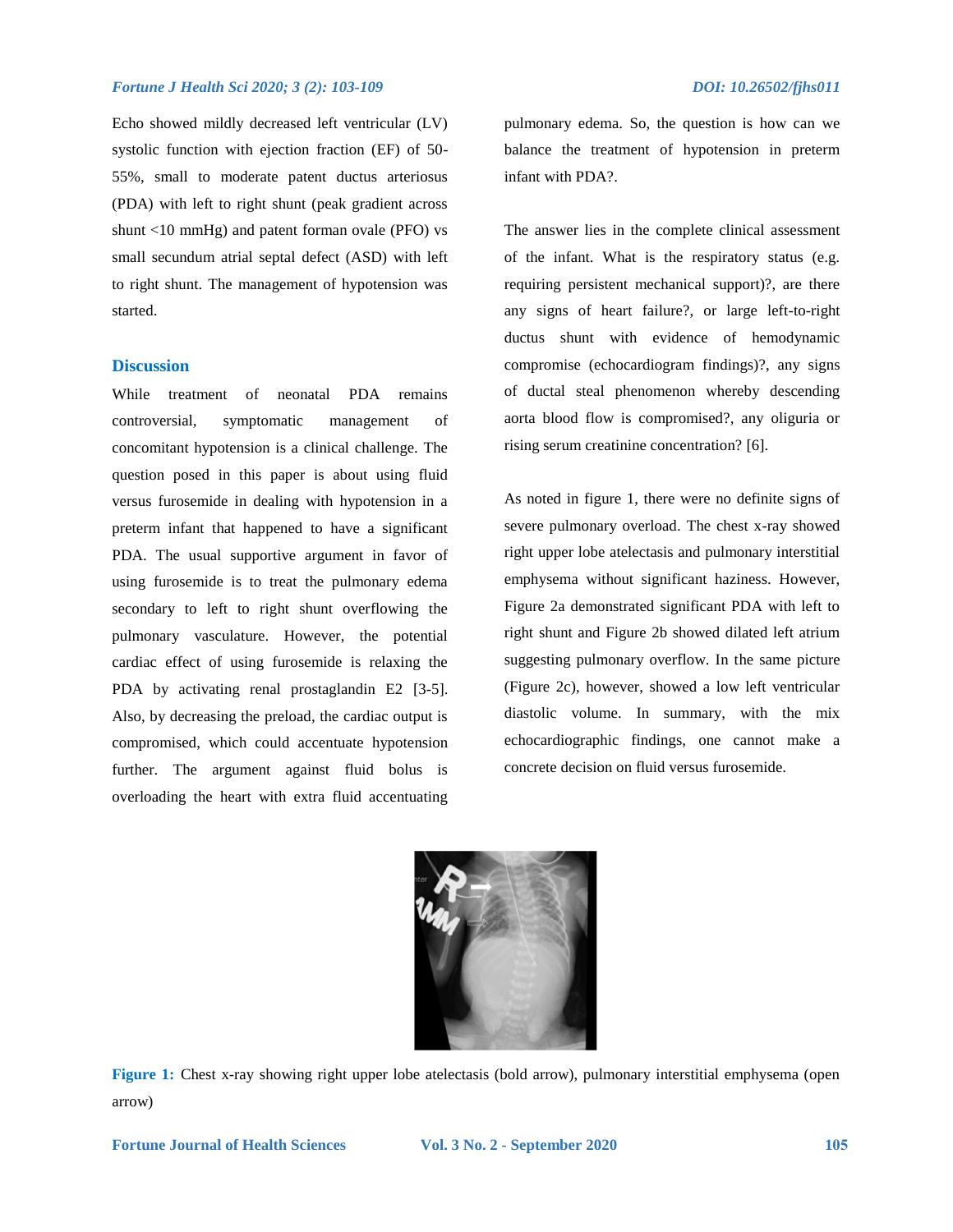

Short-axis PDA view

Parasternal Long-axis view

Apical-axis view

**Figure 2:** Echocardiogram (LA-Left Atrium, LV-Left Ventricle, Ao-Aorta, RV-Right Ventricle); a. Image obtained in Short-axis PDA view, showing PDA with left to right shunt; b. Image obtained in Long-axis PDA view, showing dilated left atrium (increase LA:Ao ratio); c. Image obtained in Apical-axis view, showing slightly low diastolic volume (Ejection Fraction 52%, confirmed by M-mode measurement).

Next assessment should be to look for systemic signs of hypoperfusion. The infants had extremities edema and capillary refill was < 2 seconds. The blood gas showed a pH of 7.28, pCO<sub>2</sub> of 53, pO<sub>2</sub> of 60 with HCO<sub>3</sub> of 22 and -0.9 base access. Serum creatinine was 0.7 mg/dL with normal electrolytes. The fluid assessment showed an appropriate input and output (Figure 3). For persistent low BP, the infant received blood (hemoglobin of  $12 \text{ g/dL}$ ) followed by dopamine infusion (Figure 4). Fluid bolus should not be given without complete clinical assessment. Ewer et al [7] have concluded in their study that unless there is clear evidence of hypovolemia, clinicians should exercise caution when prescribing volume expansion. They showed that aggressive fluid bolus administration of or greater than 30 mL/kg to be associated with increased mortality in neonates of 27-28 weeks' gestation.



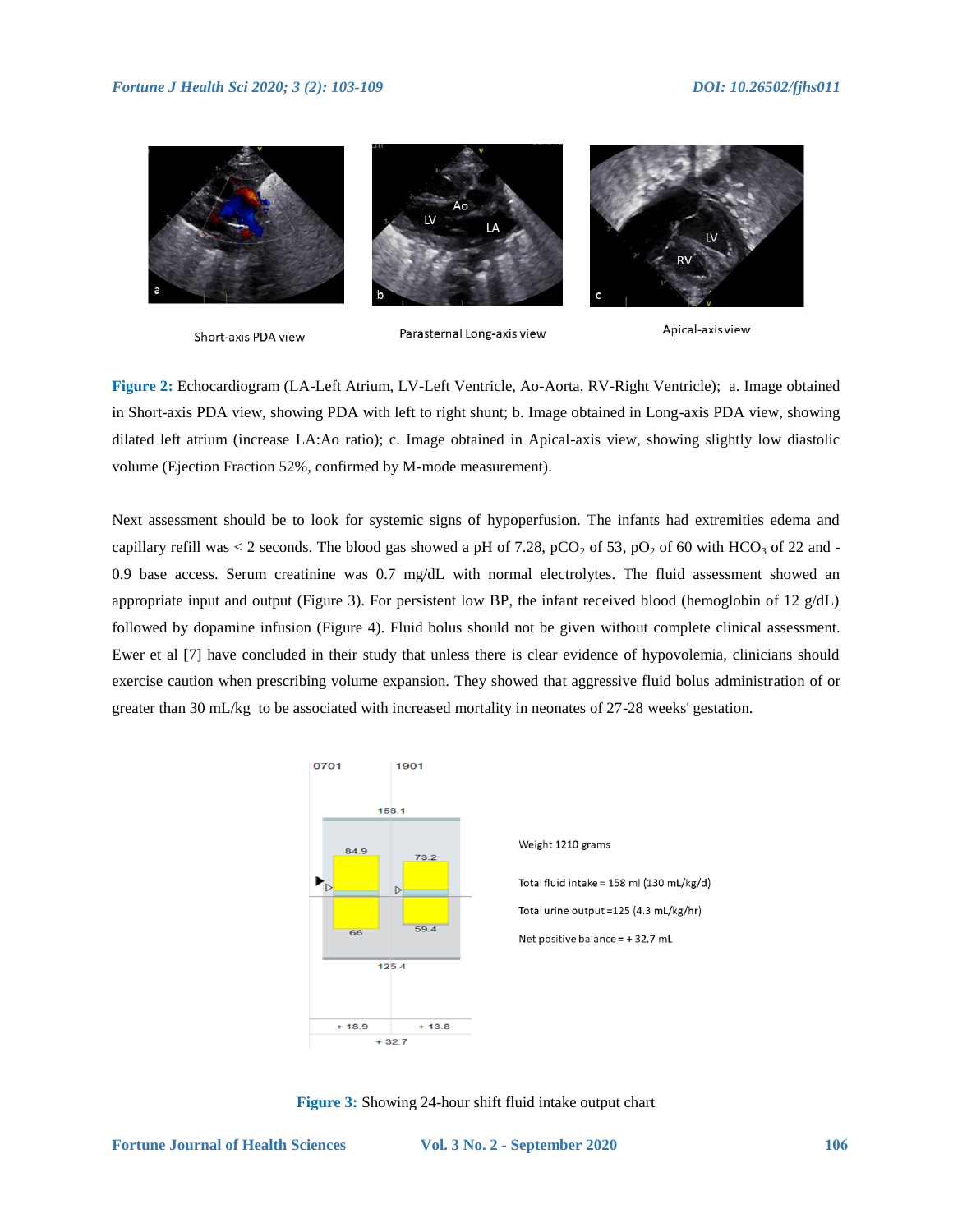

24-hour Blood Pressure Readings

**Figure 4:** 24-hour Blood Pressure Readings obtained from indwelling radial artery catheter (arrows pointing at the time of use of blood and dopamine).

The other argument is the definition of hypotension in preterm infants and using a gestational age-based mean arterial pressure (MAP). Batton et al [8] have argued against the use of MAP less than or equal to the infant's GA. Similarly, despite ongoing clinical use, literature is sparse on the comparative studies on the use dobutamine, epinephrine, norepinephrine, vasopressin or milrinone in neonatal hypotension [9]. Also, among the different vasopressors, there is no agreement on the superiority of one over other, however, dobutamine use has been down from the second to fourth vasopressor in neonatal hypotension (Figure 5) [10].

In conclusion, when encountered with hypotension in preterm infant with concomitant PDA, one must look at many factors to decide on the fluid chase or giving diuretics. Figure 6 summarizes these steps. A comprehensive assessment of the respiratory status, perfusion and urine output should be coupled with an echocardiogram and looking at blood gases, serum creatinine and electrolytes.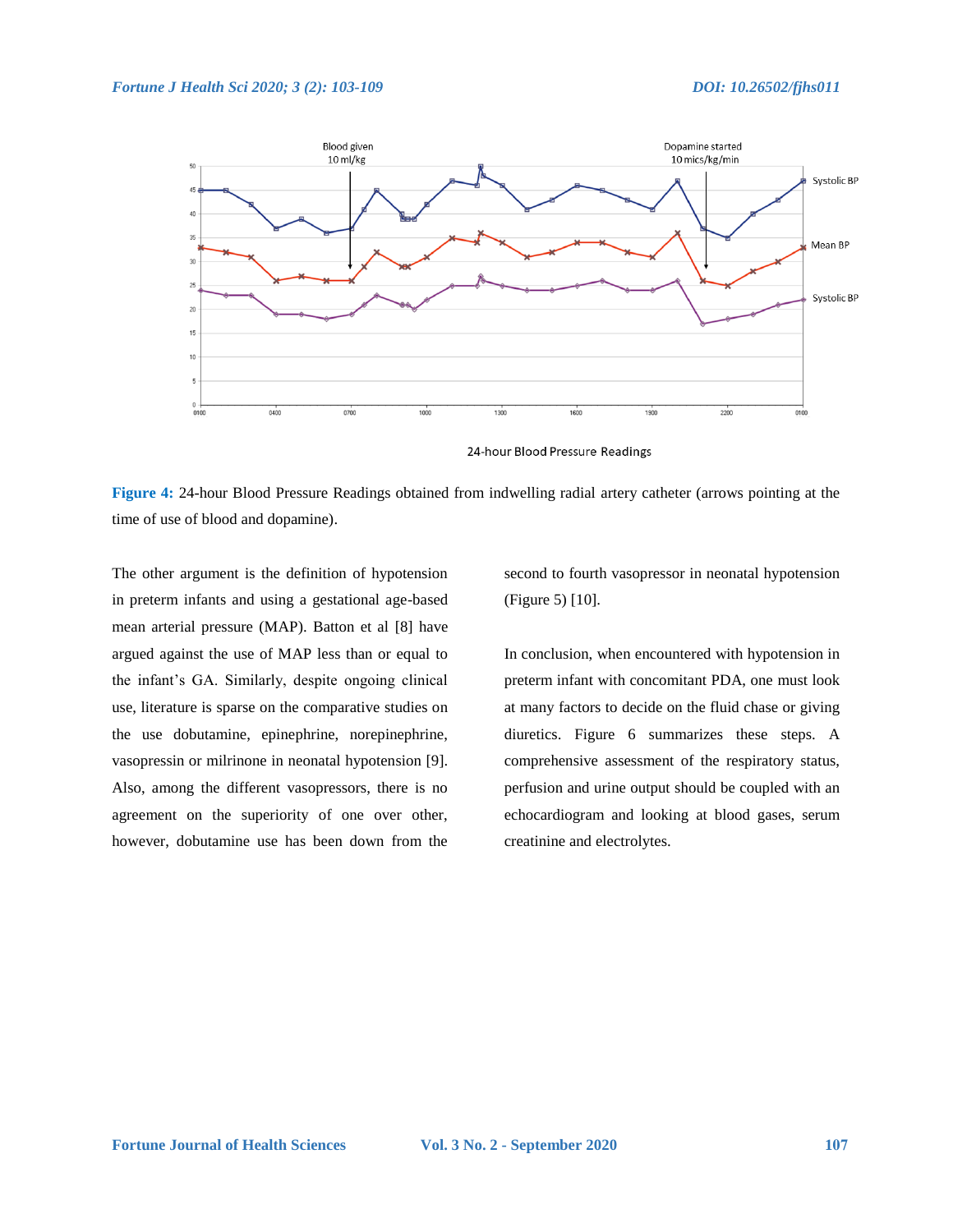

**Figure 5:** Pharmacotherapy of Neonatal Hypotension 2001-2012; Chart adapted from: Rios DR, et al. Pediatrics 165 (2014): 697-701



**Figure 6:** Summary of PDA-hypotension cycle (role of furosemide & fluid)

# **References:**

1. Northern Neonatal Nursing Initiative. Systolic blood pressure in babies of less than 32 weeks gestation in the first year of life. Archives of Disease in Childhood-Fetal and Neonatal Edition 80 (1999): F38-F42.

2. Evans N, Moorcraft J. Effect of patency of the ductus arteriosus on blood pressure in